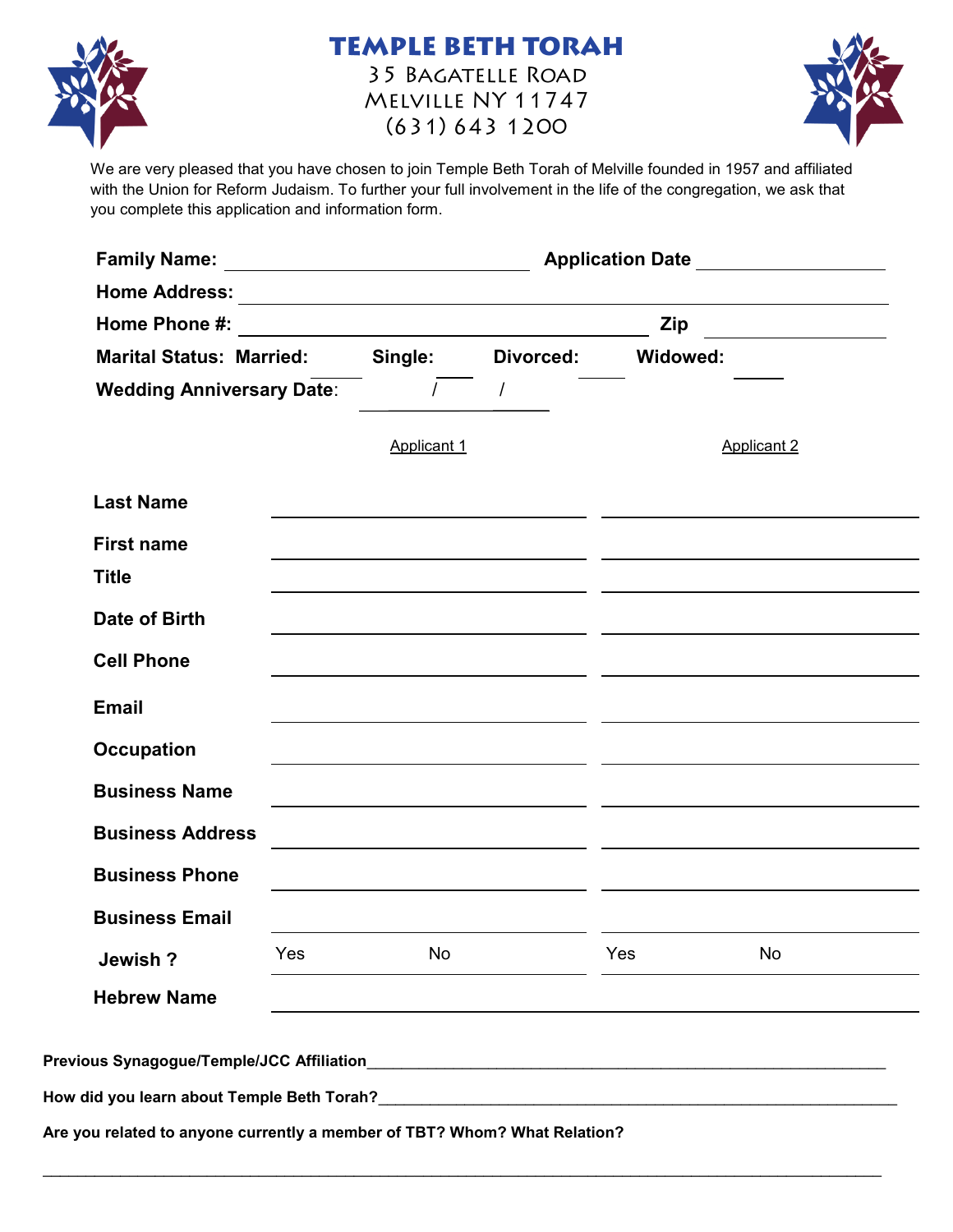## **Children's Information** (Please Print Clearly) Number of Children in your Family\_\_\_\_\_\_\_\_

| Name | Birthdate $\vert$ Grade as $\vert$ | Male/<br>Female | <b>Hebrew Name</b> |
|------|------------------------------------|-----------------|--------------------|
|      |                                    |                 |                    |
|      |                                    |                 |                    |
|      |                                    |                 |                    |
|      |                                    |                 |                    |
|      |                                    |                 |                    |

## **Member's Parents Information**

|                      |     | Applicant 1 |     | <b>Applicant 2</b> |
|----------------------|-----|-------------|-----|--------------------|
| Parent 1 Name        |     |             |     |                    |
| Living (circle one)  | Yes | No          | Yes | No                 |
| Parent 1 Hebrew Name |     |             |     |                    |
|                      |     |             |     |                    |
| Parent 2 Name        |     |             |     |                    |
| Living (circle one)  | Yes | No          | Yes | No                 |
| Parent 2 Hebrew Name |     |             |     |                    |
|                      |     |             |     |                    |

#### Yahrzeit Record Please check box if you prefer to observe yahrzeits on the English

 $\sim 10^6$ 

| <b>Name of Deceased</b> | <b>Relation to Member/Member name</b> | Date of Death |
|-------------------------|---------------------------------------|---------------|
|                         |                                       |               |
|                         |                                       |               |
|                         |                                       |               |
|                         |                                       |               |
|                         |                                       |               |
|                         |                                       |               |
|                         |                                       |               |